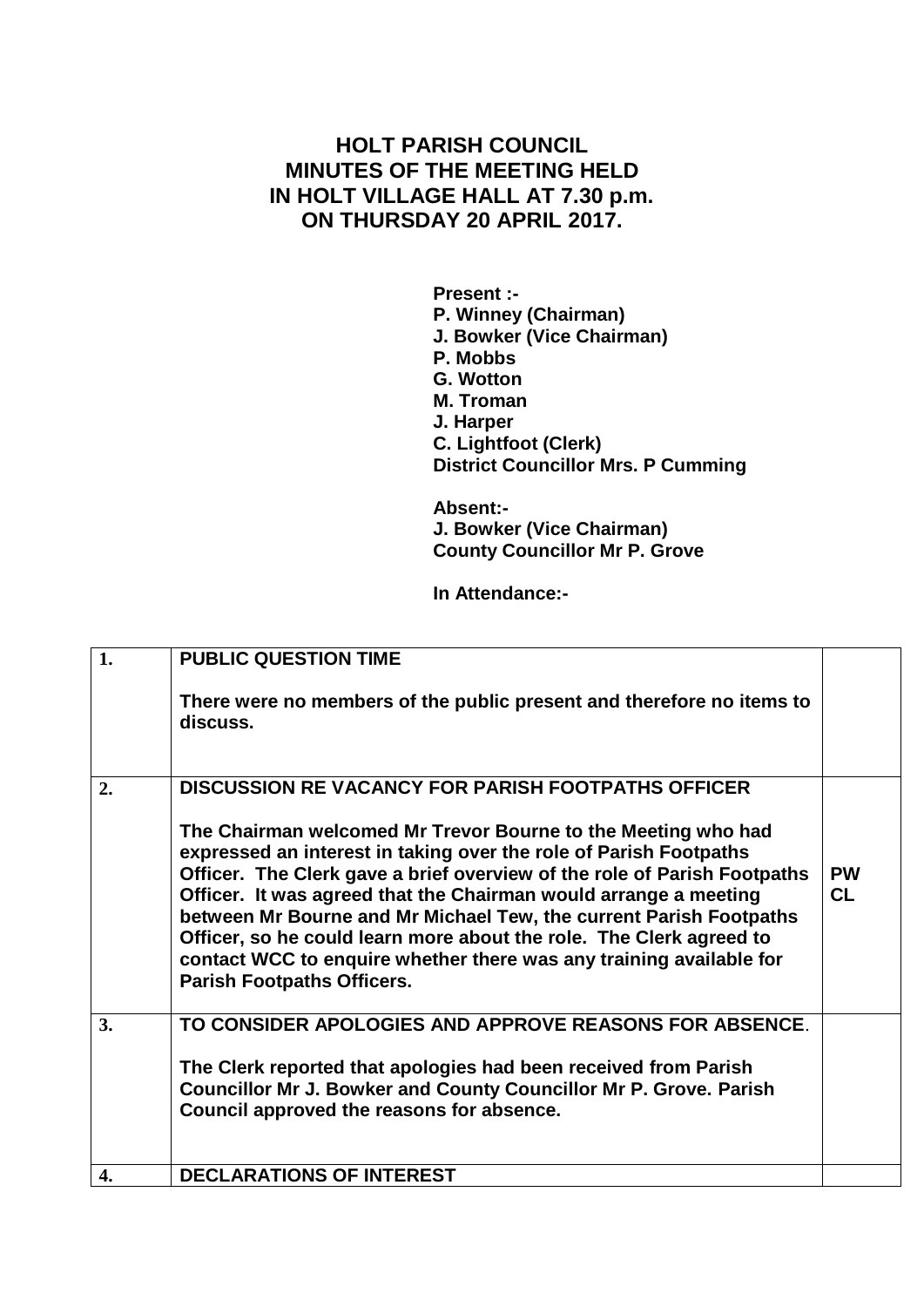|    | <b>Register of Interests.</b><br>a)<br>There were no changes to the Register of Interests.<br><b>Registration of Personal Interests.</b><br>b)<br>Parish Councillor Mr J. Harper registered an interest in Planning<br>Application 17/00433/ADV Erection of 18 external signs, Lakeside<br>campus, Worcester Road, WR6 6NH and Planning Application 17/0018<br>FUL Erection of proposed light industrial building (B1), Castle Farm,<br>Holt Heath, WR6 6NJ.<br><b>Registration of Prejudicial Interests.</b><br>c)<br>There was no registration of Prejudicial interests.<br>Written requests for the Council to grant a dispensation.<br>d)<br>There had been no written requests for dispensation.                                                                                                                                                                                                                                                                                                                                                                  |  |
|----|------------------------------------------------------------------------------------------------------------------------------------------------------------------------------------------------------------------------------------------------------------------------------------------------------------------------------------------------------------------------------------------------------------------------------------------------------------------------------------------------------------------------------------------------------------------------------------------------------------------------------------------------------------------------------------------------------------------------------------------------------------------------------------------------------------------------------------------------------------------------------------------------------------------------------------------------------------------------------------------------------------------------------------------------------------------------|--|
| 5. | <b>COUNTY AND DISTRICT COUNCILLOR REPORTS.</b>                                                                                                                                                                                                                                                                                                                                                                                                                                                                                                                                                                                                                                                                                                                                                                                                                                                                                                                                                                                                                         |  |
|    | The Clerk reported that County Councillor Mr P. Grove had contacted<br>her prior to the Meeting on the following matters.<br>a) Footpaths and dropped kerb at mini roundabout.<br>The necessity for a further dropped kerb at the mini roundabout and<br>the issue of siding out the footpath between the mini roundabout and<br>the Holt Fleet had been inspected by Highways. This work was due to<br>carried out over the next couple of months.<br>b) Drainage at Red Lion junction.<br>Work has been carried out by Highways to address the drainage<br>issues at Red Lion junction.<br>District Councillor Mrs P. Cumming reported the following matters of<br>note.<br>a) Planning department.<br>The merger between Malvern Hills and Wychaven District Councillors<br>will commence shortly. This will provide savings in terms of staffing<br>numbers.<br>b) New Council House.<br>Plans for a new Council House for Malvern Hills District Council are<br>progressing. The building will house the tourist information centre<br>providing further savings. |  |
| 6. | TO APPROVE THE MINUTES OF THE MEETING OF HOLT PARISH<br><b>COUNCIL HELD ON 20 FEBRUARY 2017.</b><br>The minutes of the Meeting of Holt Parish Council held on Thursday 20<br>March 2017 were approved by Parish Council and signed by the<br>Chairman as a true record.                                                                                                                                                                                                                                                                                                                                                                                                                                                                                                                                                                                                                                                                                                                                                                                                |  |
|    |                                                                                                                                                                                                                                                                                                                                                                                                                                                                                                                                                                                                                                                                                                                                                                                                                                                                                                                                                                                                                                                                        |  |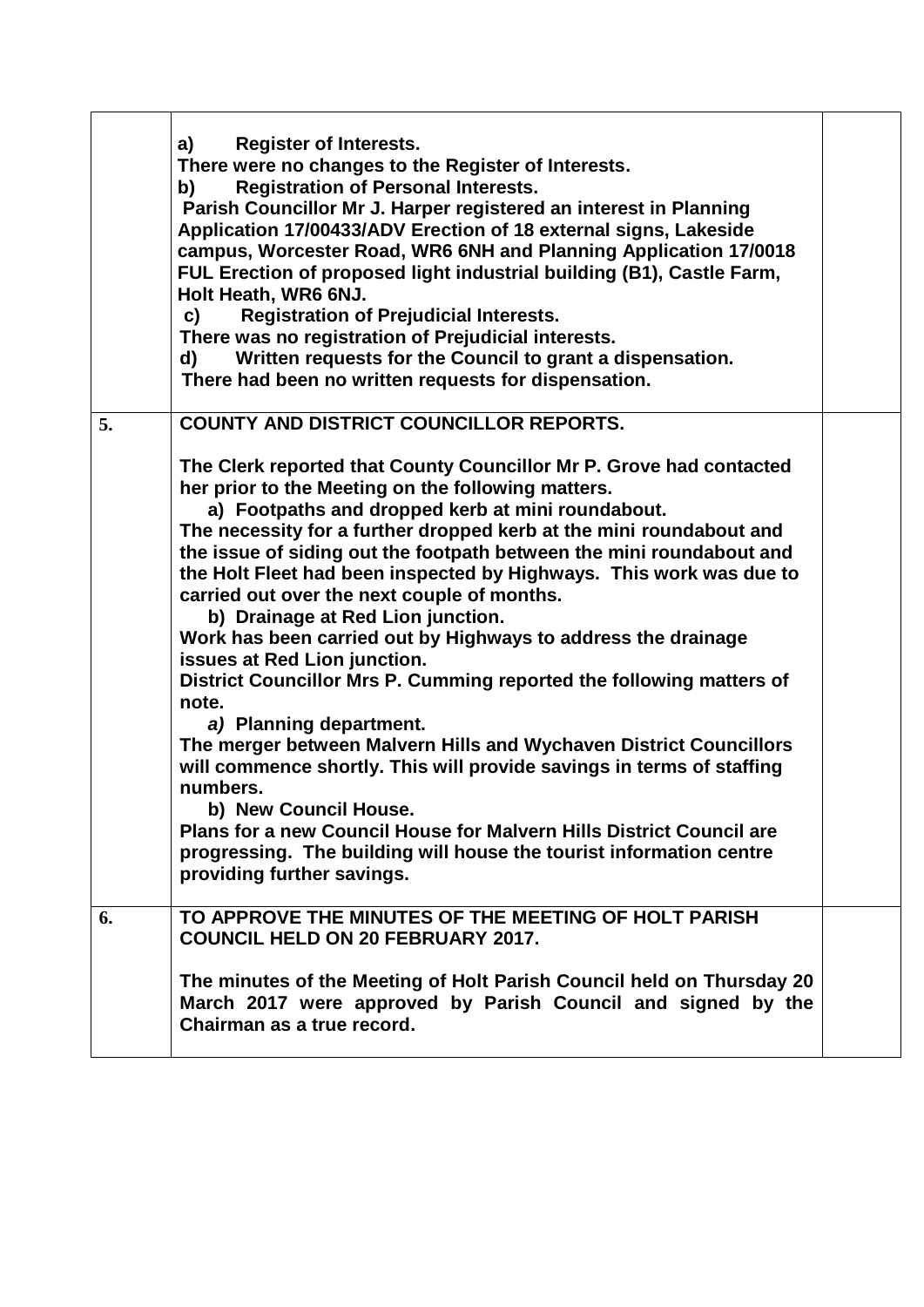| 7. | <b>PROGRESS REPORTS</b>                                                                                     |    |
|----|-------------------------------------------------------------------------------------------------------------|----|
|    |                                                                                                             |    |
|    | a) Ockeridge Wood – update on activities.                                                                   |    |
|    | The Clerk reported that she had contacted MHDC with regards to the                                          |    |
|    | concerns that were raised in relation to Ockeridge Wood. As the                                             |    |
|    | burning of materials and abandoned cars were taking place on private                                        |    |
|    | land and were not a present causing a nuisance MHDC had informed                                            |    |
|    | the Clerk that there was no action which could be taken.<br><b>Parish</b>                                   |    |
|    | Council agreed to continue to monitor the situation.                                                        |    |
|    | b) Recruitment of Lengthsman - update on progress.                                                          |    |
|    | The Clerk reported that she was still trying to contact the individual                                      |    |
|    | who had been recommended for the Lengthsman role. She agreed to                                             | CL |
|    | liaise with the Chairman on this issue.                                                                     |    |
|    | c) Attendance at June Meeting by John Frazer of County Highways -                                           |    |
|    | confirmation.                                                                                               |    |
|    | The Clerk confirmed that John Frazer would be attending the June                                            |    |
|    | Meeting of Parish Council to discuss the road closures for the Velo                                         |    |
|    | Birmingham in September and other Highways issues.                                                          |    |
|    |                                                                                                             |    |
| 8. | <b>PLANNING</b>                                                                                             |    |
|    | <b>Applications Pending.</b><br>a)                                                                          |    |
|    | 17/00132/LBC Proposed replacement windows, Rowe Farm, Ockeridge                                             |    |
|    | Lane (Recommend Approval).                                                                                  |    |
|    | 17/00433/ADV Erection of 18 external signs, Lakeside campus,                                                |    |
|    | Ockeridge Lane.                                                                                             |    |
|    | This application was discussed at length by Parish Council and the                                          |    |
|    | plans reviewed. Concerns were expressed due to the size and                                                 |    |
|    | frequency of the signs on the roadside. The Clerk was asked to                                              |    |
|    | respond saying that although Parish Council agreed with the                                                 |    |
|    | application in principle the size and number of signs on the roadside<br>should be reduced.                 |    |
|    |                                                                                                             |    |
|    | <b>Approvals/Refusals.</b><br>b)<br>17/0018/FUL Erection of proposed light industrial (B1) building, Castle |    |
|    | Farm, Holt Heat, WR6 6NJ (Approved).                                                                        |    |
|    | 16/01677/FUL Proposed change of use from agricultural to mixed use                                          |    |
|    | and Use Class (D1) Education, Ball Mill Quarry (Approved).                                                  |    |
|    | <b>Other Planning issues.</b><br>c)                                                                         |    |
|    | APP/J1860/W/16/3160329                                                                                      |    |
|    | 15/00811/OUT Outline application for 24 dwellings, Field off School Lane                                    |    |
|    | (Refused)                                                                                                   |    |
|    | It was reported that this application had been refused. The Clerk had                                       |    |
|    | previously circulated a copy of the Inspectorates decision which was                                        |    |
|    | available on the MHDC website.                                                                              |    |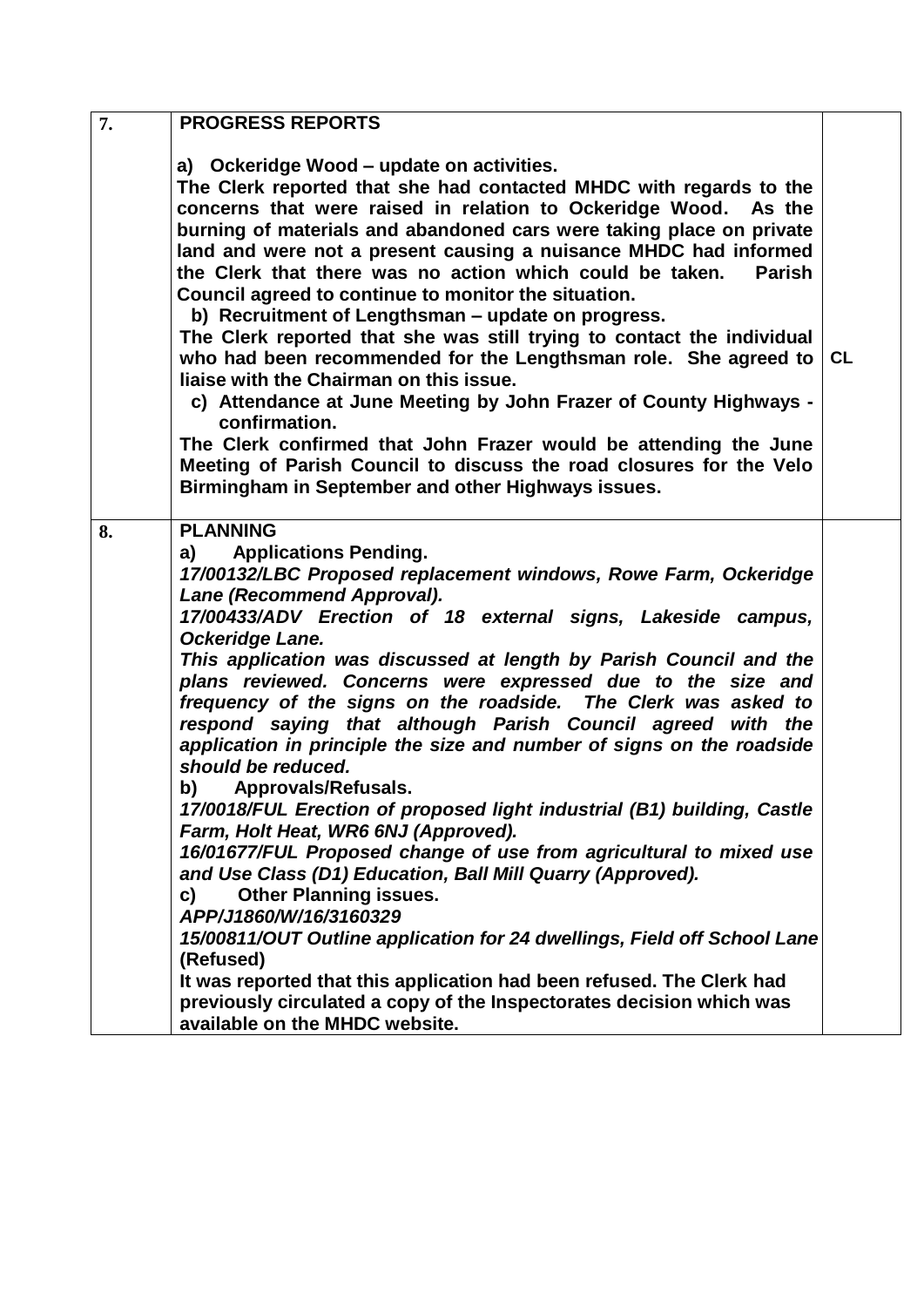| 9.  | <b>FINANCE</b>                                                                                                                                 |           |
|-----|------------------------------------------------------------------------------------------------------------------------------------------------|-----------|
|     | a) To note the current bank balances.                                                                                                          |           |
|     | It was confirmed that the Deposit Account stood at £3128.06p and the                                                                           |           |
|     | Current Account stood at £3341.61p.                                                                                                            |           |
|     | b) To consider payments made in accordance with the attached                                                                                   |           |
|     | schedule.                                                                                                                                      |           |
|     | The following cheques were signed and the invoices initialled by two                                                                           |           |
|     | members of Parish Council:- Mr C Jones £192.00 (Cheque No. 1124)                                                                               |           |
|     | (Lengthsman - March 2017), Mrs C. Lightfoot £308.33 (Cheque No.                                                                                |           |
|     | 1123) (Clerk's salary April 2017), Mrs C. Lightfoot £44.40 (Cheque No.                                                                         |           |
|     | 1124) (Clerk's expenses April 2017), Worcestershire CALC £376.45                                                                               |           |
|     | (Cheque No. 1125) (Annual subscription).                                                                                                       |           |
|     | c) To review the current spend against budget.                                                                                                 |           |
|     | Parish Council noted the actual spend against budget. The Clerk                                                                                |           |
|     | reported that the Transparency grant monies had now been received.                                                                             |           |
|     |                                                                                                                                                |           |
|     | d) To approve the Annual Governance Statement.                                                                                                 |           |
|     | The Annual Governance Statement was read by The Chairman. This was                                                                             |           |
|     | reviewed and approved by Parish Council. The approval was signed and                                                                           |           |
|     | minuted by the Chairman and the Clerk in her capacity as Responsible<br><b>Finance Officer.</b>                                                |           |
|     |                                                                                                                                                |           |
|     | e) To approve the Accounting Statements.                                                                                                       |           |
|     | The Accounting Statements and Annual Return were present by the                                                                                |           |
|     | Clerk in her capacity as Responsible Finance Officer. These were                                                                               |           |
|     | reviewed and approved by Parish Council. The approval was signed and                                                                           | <b>CL</b> |
|     | minuted by the Chairman and the Clerk in her capacity as Responsible                                                                           |           |
|     | Finance Officer. It was agreed by Parish Council that the Accounts                                                                             |           |
|     | would be passed to Mr Tony Stanley in order for him to complete the                                                                            |           |
|     | annual internal audit.                                                                                                                         |           |
|     | The issue of projects for next year was discussed by Parish Council. It                                                                        |           |
|     | was agreed that no further bulb planting was necessary. It was agreed                                                                          |           |
|     |                                                                                                                                                |           |
|     | that Parish Council would look into refurbishing / replacing the benches                                                                       | <b>CL</b> |
|     | at the lay bye on the A443 and the School Lane as a project this year.                                                                         |           |
|     | The Clerk was asked to contact Mr Paul Goodman to arrange for the                                                                              |           |
|     | trees in the bus lay bye to be trimmed.                                                                                                        |           |
|     |                                                                                                                                                |           |
|     | Parish Council discussed the Clerk's salary. It was agreed to increase<br>the Clerk's salary to £3930.00 per annum (the precepted amount) with |           |
|     | affect from 1 April 2017.                                                                                                                      |           |
|     |                                                                                                                                                |           |
| 10. | <b>CORRESPONDENCE FOR INFORMATION</b>                                                                                                          |           |
|     |                                                                                                                                                |           |
|     | The Clerk reported all correspondence of note had been circulated                                                                              |           |
|     | prior to the Meeting.                                                                                                                          |           |
|     |                                                                                                                                                |           |
| 11. | CLERK'S REPORT ON URGENT DECISIONS SINCE THE LAST                                                                                              |           |
|     | <b>MEETING</b>                                                                                                                                 |           |
|     |                                                                                                                                                |           |
|     | a) Speed data.                                                                                                                                 |           |
|     | The Clerk reported that she had received the speed data from the                                                                               |           |